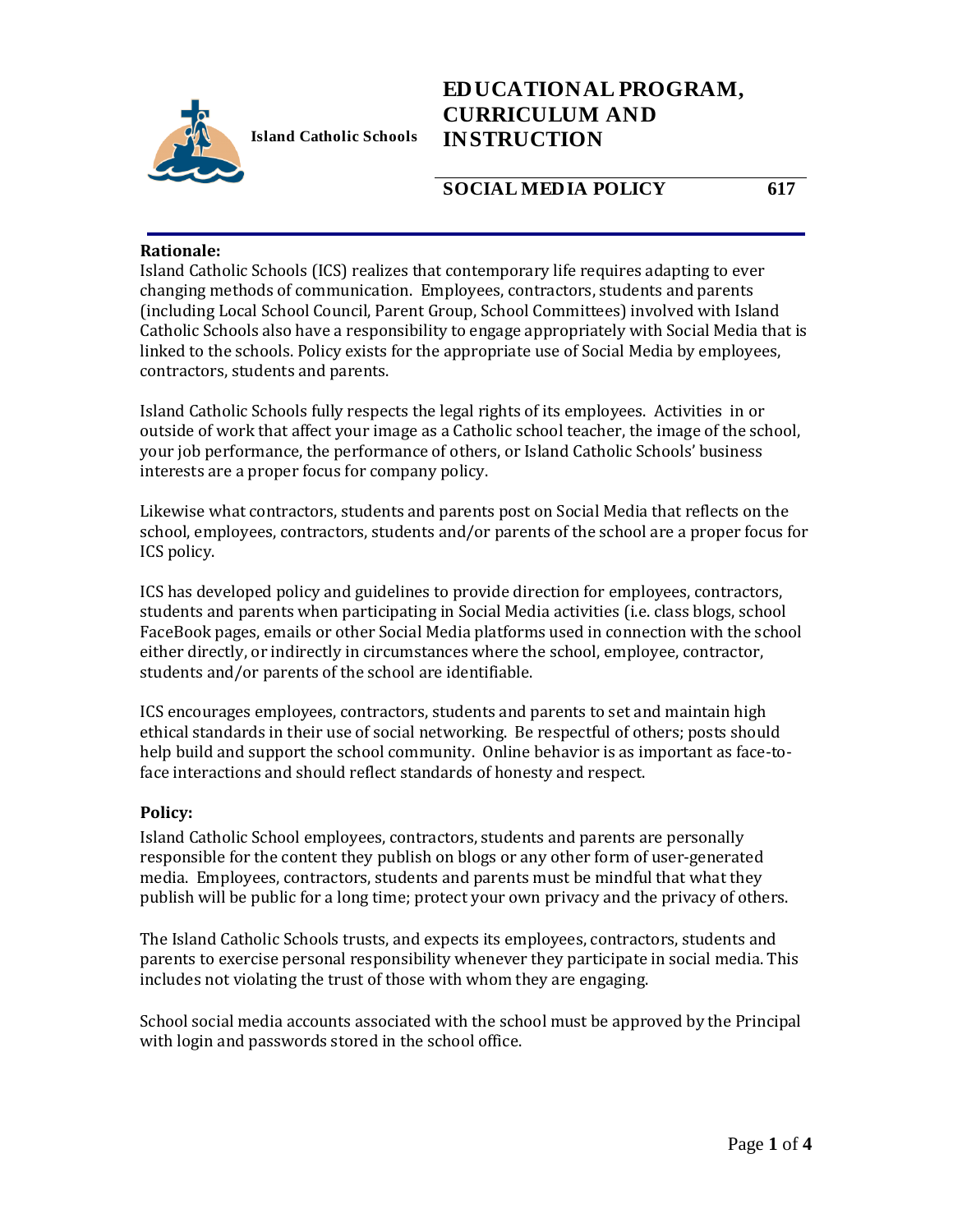

**Island Catholic Schools** 

# **EDUCATIONAL PROGRAM, CURRICULUM AND INSTRUCTION**

### **SOCIAL MEDIA POLICY 617**

#### **Guidelines:**

- 1. Identify yourself—name and, when relevant, role at Island Catholic Schools—if you discuss Island Catholic Schools or school-related matters. Write in the first person and make it clear that you are speaking for yourself and not on behalf of Island Catholic Schools.
- 2. If you publish content to a blog or website and it is related to work/activities you do or subjects associated with Island Catholic Schools, use a disclaimer such as this: "The postings on this site are my own and don't necessarily represent Island Catholic Schools' positions or opinions."
- 3. Respect copyright, fair use and financial disclosure laws.
- 4. Don't provide Island Catholic Schools' or another's confidential or other proprietary information. Ask permission to publish or report on conversations that are meant to be private or internal to Island Catholic Schools.
- 5. Don't cite or reference employees, contractors, students, parents, partners or suppliers without their approval. When you do make a reference (with their approval), where possible link back to the source.
- 6. Respect your audience. Don't use ethnic slurs, personal insults, obscenity, or engage in any conduct that would not be acceptable in Island Catholic Schools (workplace). You should also show proper consideration for others' privacy and for topics that may be considered objectionable or inflammatory.
- 7. Be aware of your association with Island Catholic Schools in social networks. If you identify yourself as an employee, contractor, student, or parent of Island Catholic Schools, ensure your profile and related content is consistent with how you wish to present yourself with colleagues and customers.
- 8. Be the first to correct your own mistakes, and don't alter previous posts without indicating that you have done so.
- 9. Always add value. Provide worthwhile information and perspective. The Island Catholic Schools' image is best represented by its people and what you publish may reflect on the Island Catholic Schools' image.

#### **Island Catholic Schools supports open dialogue and the exchange of ideas.**

Island Catholic Schools regards blogs and other forms of online discourse as primarily a form of communication and relationship building among individuals. When the organization wishes to communicate publicly it has well established means to do so. *Only those officially designated by the Island Catholic Schools have the authorization to speak on behalf of ICS*. (This is typically the Bishop, Superintendent, and/or Principal).

**Be who you are.** Some bloggers work anonymously, using pseudonyms or false screen names. Island Catholic Schools discourages that in blogs or other forms of online participation that relate to our schools or issues with which the organization is engaged.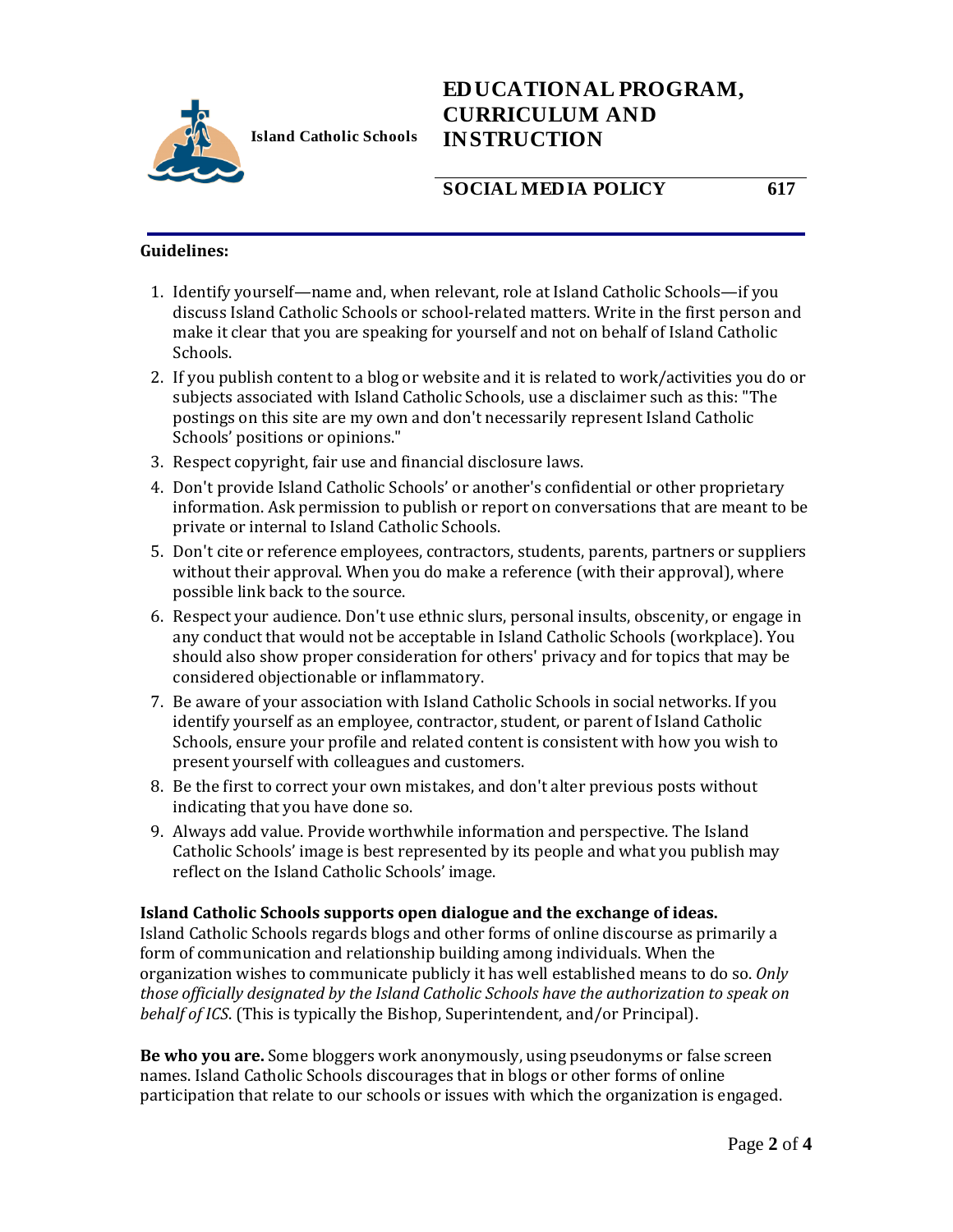

# **EDUCATIONAL PROGRAM, CURRICULUM AND INSTRUCTION**

## **SOCIAL MEDIA POLICY 617**

We believe in transparency and honesty. Nothing gets you more notice in the online social media environment than honesty—or dishonesty. Be careful to protect yourself and your privacy. What you publish will be around for a long time, so consider the content carefully and be judicious in disclosing personal details.

**Be thoughtful about how you present yourself in online social networks.** The lines between public and private, personal and professional are blurred in social networks. By virtue of identifying yourself as an Island Catholic School employee, contractor, student and/or parent within a social network, you are now connected to others. You should ensure that content associated with you is consistent with your activities at the Island Catholic Schools.

**Speak in the first person.** Use your own voice; bring your own personality to the forefront; say what is on your mind.

**Use a disclaimer.** Whether you publish to a blog or some other form of social media, make it clear that what you say there is representative of your views and opinions and not necessarily the views and opinions of Island Catholic Schools. At a minimum in your own blog, you should include the following standard disclaimer: "The postings on this site are my own and don't necessarily represent Island Catholic Schools' position or opinions."

**Respect copyright and fair use laws.** For Island Catholic Schools' protection as well as your own, it is critical that you show proper respect for the laws governing copyright and fair use of copyrighted material owned by others, including Island Catholic Schools' own copyrights and brands. You should never quote more than short excerpts of someone else's work. And it is good general blogging practice to link to others' work.

**Protecting confidential and proprietary information.** Social media blurs many of the traditional boundaries between internal and external communications. Be thoughtful about what you publish. You must make sure you do not disclose or use Island Catholic Schools' confidential or proprietary information or that of any other person or company in any social media platform. For example, ask permission before posting someone's picture in a social network or publishing a conversation that was meant to be private.

**Protect Island Catholic Schools' employees, students, parents, stakeholders, partners and suppliers.** Employees, students, partners or suppliers should not be cited or referenced without their approval. Never identify an employee, student, partner or supplier by name without permission and never discuss confidential details of an employee's, contractor's, student's or parent's engagement. If an individual hasn't given explicit permission for their name to be used, think carefully about the content you're going to publish and get the appropriate permission where necessary.